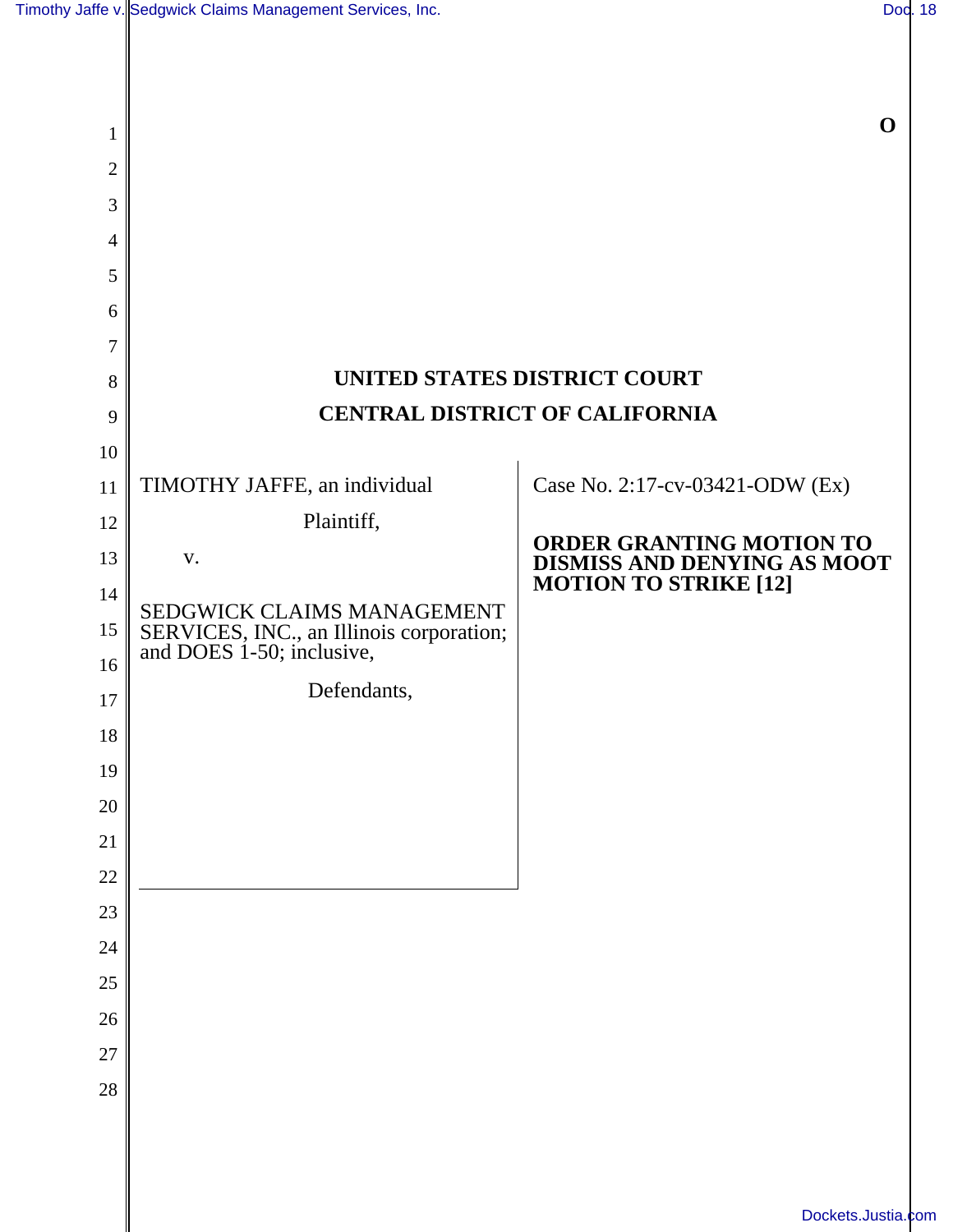4

5

7

8

1

#### **I. INTRODUCTION**

6 9 Plaintiff Timothy Jaffe asserts eight causes of action against his former employer, Defendant Sedgwick Claims Management Services, Inc. ("Sedgwick"), all arising from events that occurred during Jaffe's medical leave of absence. (Compl. ¶¶ 2–17, ECF No. 1-2.) Jaffe alleges that Sedgwick failed either to engage in the interactive process or to accommodate his disability, and that a Sedgwick claims examiner falsely informed Jaffe that she had contacted his doctor in connection with the denial of his disability claim. (*Id*.) Consequently, Jaffe contends that he was left with no other alternative than to resign. (*Id*.)

10 11 12 13 14 15 Sedgwick now moves to dismiss claims one, two, five, six, seven, and eight pursuant to Federal Rule of Civil Procedure 12(b)(6) and moves to strike from the complaint all references to termination and constructive termination. (Mot. 1, 12, ECF No. 12.) For the reasons discussed below, the Court **GRANTS** Sedgwick's Motion to Dismiss in its entirety and **DENIES AS MOOT** Sedgwick's Motion to Strike. $1$ 

#### 16

#### **II. FACTUAL BACKGROUND**

17 18 19 20 21 22 23 Jaffe started working at Sedgwick in 1996. (Compl. ¶ 7.) Due to complications from job-related stress and depression, Jaffe took leave under the Family and Medical Leave Act from January 13, 2015, until approximately March 24, 2015. (*Id.* ¶¶ 8–11.) During this time, Jaffe alleges that he requested disability benefits from Sedgwick, and that a Sedgwick claims examiner falsely informed him that she had contacted his doctor and found insufficient evidence to support his disability claim. (*Id.* ¶¶ 12–14.) Consequently, Jaffe was unable to receive full state disability insurance. (*Id*.)

In February 2015, subsequent to the denial of his disability benefits (and while on disability leave), Jaffe alleges that he provided Sedgwick with a note stating that he "was currently unable [to] return to his prior position due to his health." (*Id.* ¶ 13.)

27

28

 $\overline{a}$ 

24

25

 $1$  After considering the papers filed in connection with the Motions, the Court deemed them appropriate for decision without oral argument. Fed. R. Civ. P. 78(b); C.D. Cal. L.R. 7-15.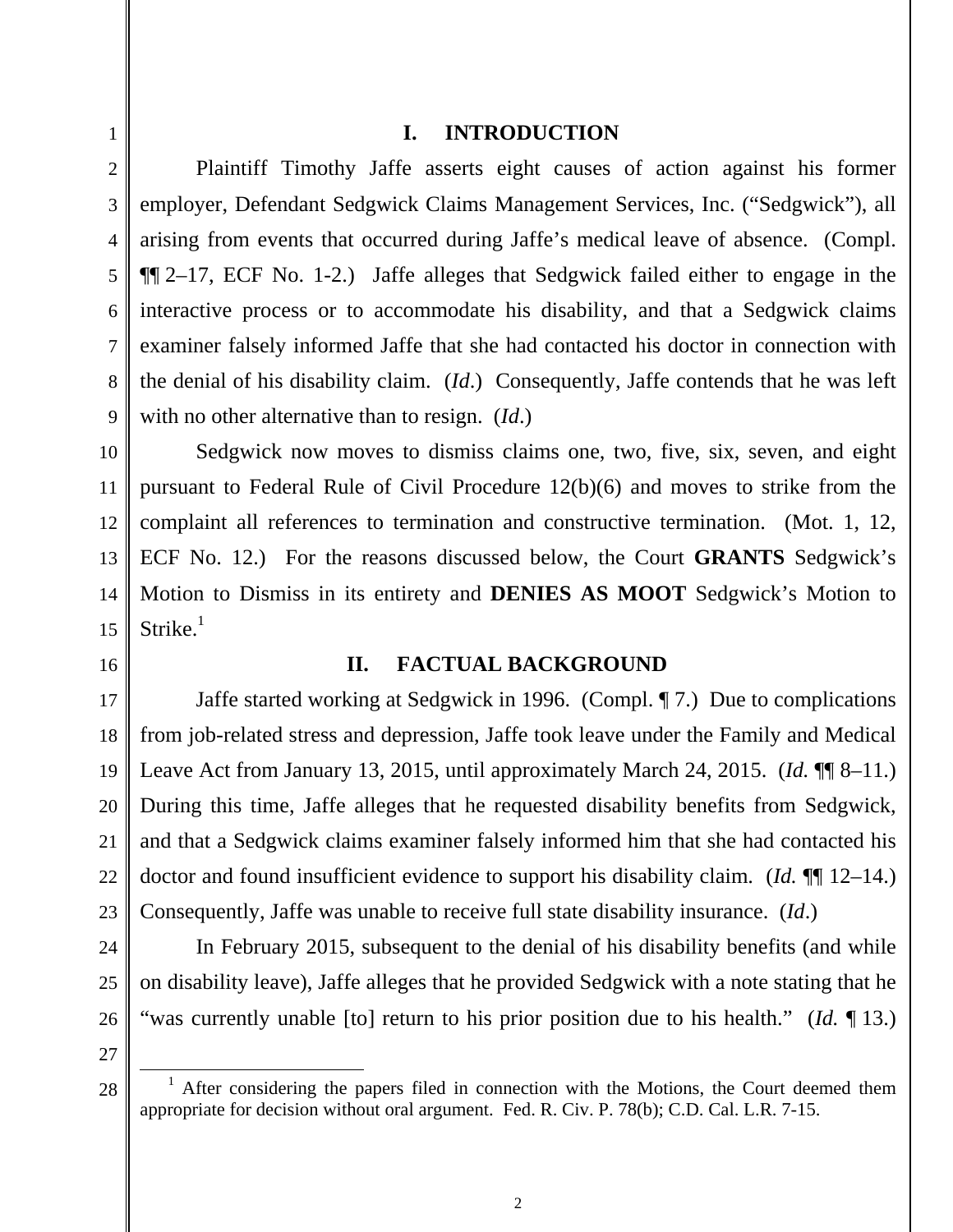According to Jaffe, his supervisor responded that Sedgwick did "not have a different position for him after he returned from FMLA leave." (*Id*.)

2 3

1

4

5

6

7

8

9

Jaffe alleges that Sedgwick failed to engage in a good faith interactive process because Sedgwick never contacted him "to see if there was some reasonable accommodation that could have assisted [Jaffe] to perform the essential functions of his positon." (*Id*. ¶[ 15–16.) Jaffe alleges that the fraudulent statements made by the Sedgwick claims examiner in connection with the denial of his benefits and Sedgwick's failure to engage in a good faith interactive process left him with no alternative other than to resign. (*Id*. ¶ 16.)

10 11 12 On June 12, 2017, Sedgwick moved to dismiss several claims in Jaffe's complaint for failure to state a claim pursuant to Federal Rule of Civil Procedure Rule 12(b)(6). (ECF No. 12.) The motion is now before this Court.

13

#### **III. LEGAL STANDARD**

14 15 16 17 18 19 20 21 22 23 A court may dismiss a complaint pursuant to Federal Rule of Civil Procedure 12(b)(6) for lack of a cognizable legal theory or insufficient facts pleaded to support an otherwise cognizable legal theory. *Balistreri v. Pacifica Police Dep't*, 901 F.2d 696, 699 (9th Cir. 1988). To survive a motion to dismiss, a complaint need only satisfy the minimal notice pleading requirements of Rule  $8(a)(2)$ —a short and plain statement of the claim. *Porter v. Jones*, 319 F.3d 483, 494 (9th Cir. 2003). The factual allegations "must be enough to raise a right to relief above the speculative level . . ." *Bell Atl. Corp. v. Twombly*, 550 U.S. 544, 555 (2007). That is, the complaint must "contain sufficient factual matter, accepted as true, to 'state a claim to relief that is plausible on its face.'" *Ashcroft v. Iqbal*, 556 U.S. 662, 678 (2009).

24 25 26 27 28 The determination of whether a complaint satisfies the plausibility standard is a "context-specific task that requires the reviewing court to draw on its judicial experience and common sense." *Id.* at 679. A court is generally limited to the pleadings and must construe all "factual allegations set forth in the complaint . . . as true and . . . in the light most favorable" to the plaintiff. *Lee v. City of L.A.*, 250 F.3d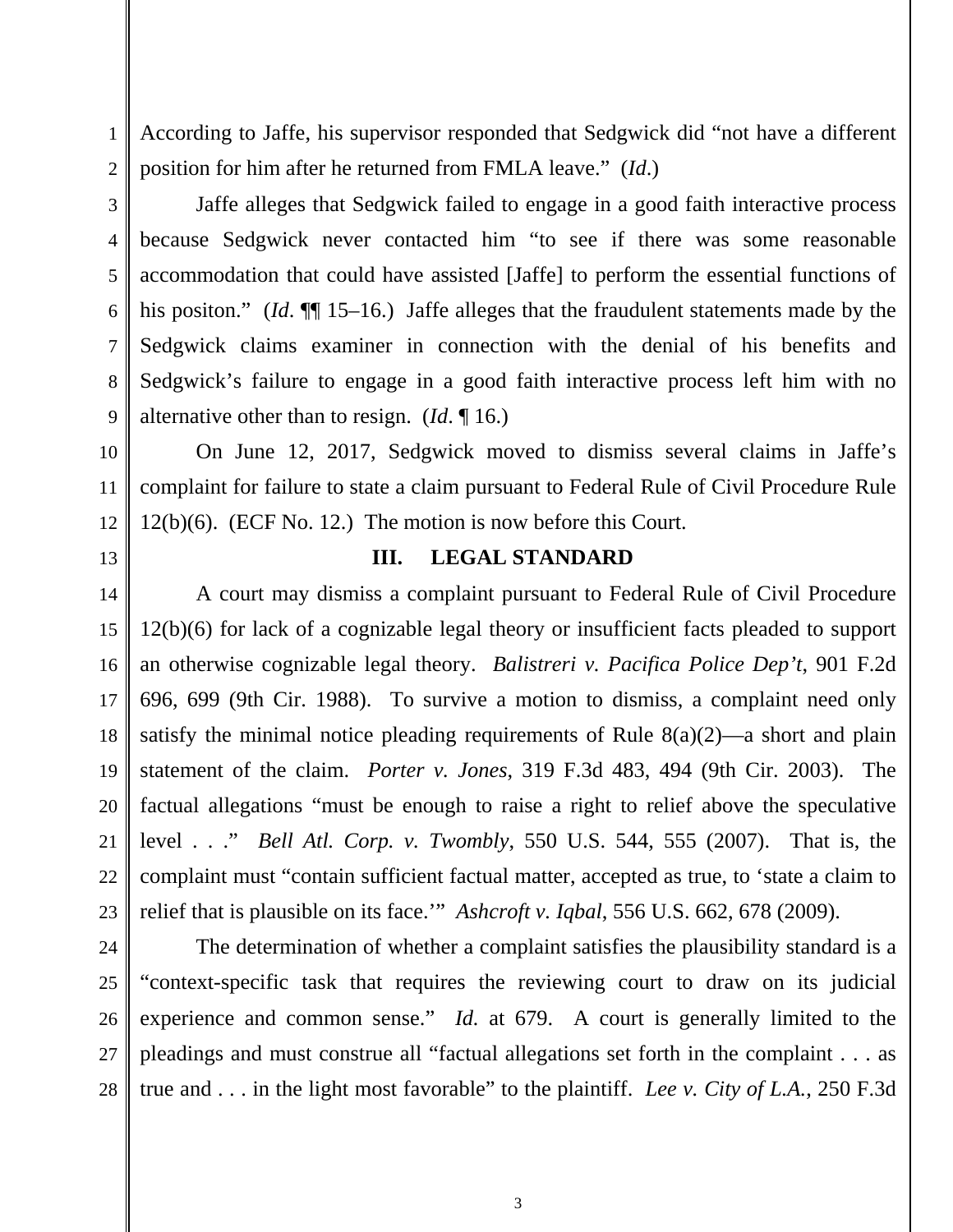668, 679 (9th Cir. 2001). But a court need not blindly accept conclusory allegations, unwarranted deductions of fact, or unreasonable inferences. *Sprewell v. Golden State Warriors*, 266 F.3d 979, 988 (9th Cir. 2001).

 As a general rule, a court should freely give leave to amend a complaint that has been dismissed, even if not requested by the plaintiff. *See* Fed. R. Civ. P. 15(a); *Lopez v. Smith*, 203 F.3d 1122, 1130 (9th Cir. 2000) (en banc). However, a court may deny leave to amend when it "determines that the allegation of other facts consistent with the challenged pleading could not possibly cure the deficiency." *Schreiber Distrib. Co. v. Serv-Well Furniture Co., Inc.,* 806 F.2d 1393, 1401 (9th Cir. 1986).

# **IV. DISCUSSION**

Jaffe's complaint advances eight causes of action: (1) retaliation in violation of the Fair Employment and Housing Act, Cal. Gov't Code § 12940 *et seq.* ("FEHA"); (2) disability discrimination in violation of FEHA; (3) failure to accommodate in violation of FEHA; (4) failure to engage in the interactive process in violation of FEHA; (5) failure to prevent discrimination and harassment; (6) interference with and failure to provide leave in violation of the California Family Rights Act ("CFRA"); (7) wrongful constructive termination in violation of FEHA; and (8) wrongful termination in violation of public policy. (ECF No. 1-2)

19 20 21 Sedgwick moves to dismiss claims one, two, five, six, seven, and eight on the grounds that Jaffe fails to allege facts sufficient to state a plausible claim for constructive discharge, a requirement for these causes of action. (Mot. 1.)

**A. Retaliation** 

23 24 25 26 27 28 Jaffe's first cause of action alleges retaliation by Sedgwick in violation of Subdivision (h) of FEHA. (Compl. ¶¶ 18–24.) Sedgwick moves to dismiss Jaffe's retaliation claim on the ground that Jaffe has not alleged facts showing that he was engaged in protected activity or that there was a causal link between any activity, protected or otherwise, and his termination. (Mot. 8–9; Reply 8–9, ECF No. 15.) Jaffe argues that his complaint sufficiently alleges that he was on protected medical

1

2

3

4

5

6

7

8

9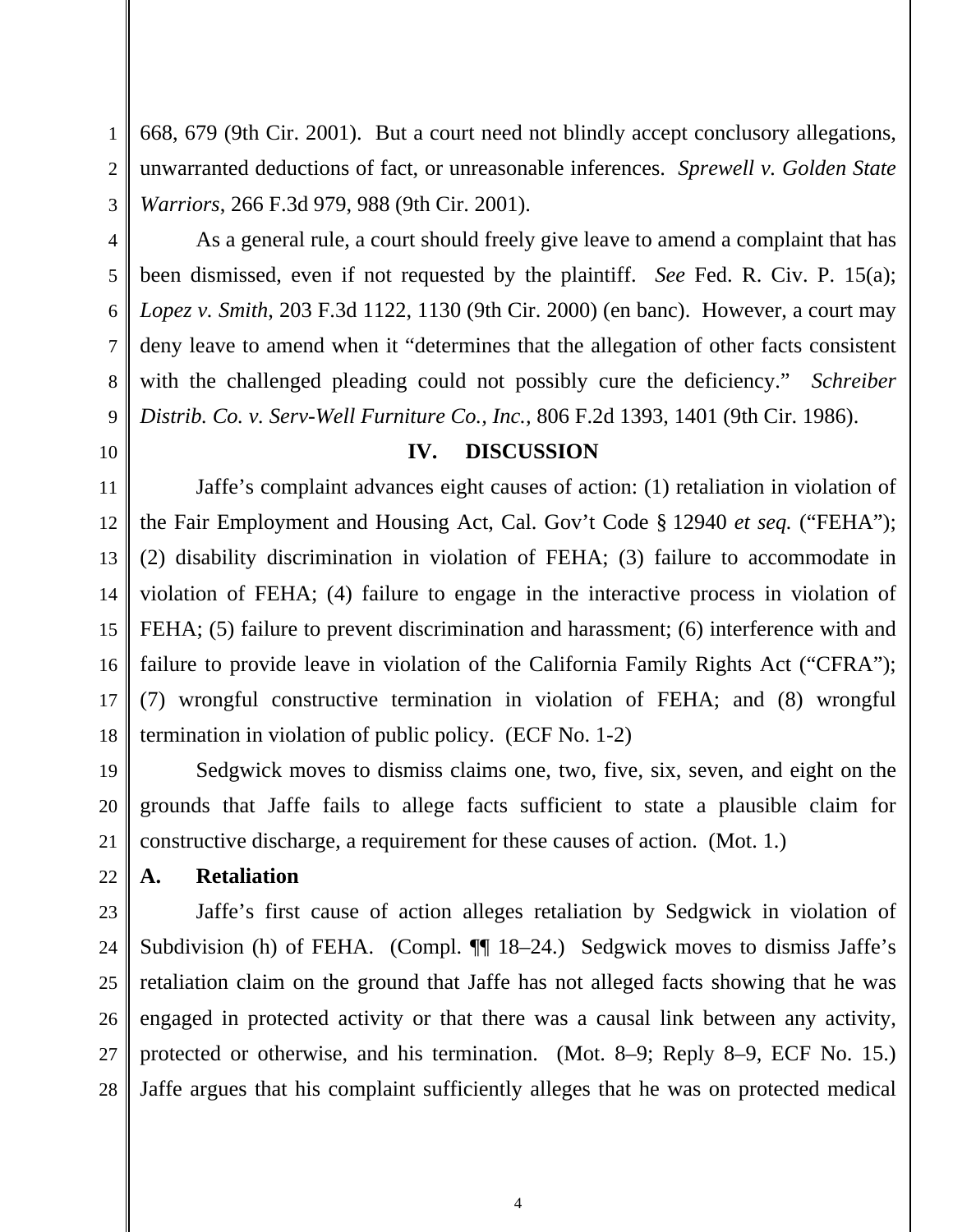1 2 3 4 leave when Sedgwick refused to place him in another position as a form of reasonable accommodation, and that shortly thereafter, Sedgwick "lied about communications" with Jaffe's doctor in connection with the denial of his benefits. (Opp'n 6, ECF No. 14.) Thus, Jaffe contends, he sufficiently pleaded a claim for retaliation. (*Id*.)

5 6 7 8 9 10 11 12 13 Under FEHA, it is unlawful "[f]or any employer . . . or person to discharge, expel, or otherwise discriminate against any person because the person *has opposed* any practices forbidden under this part or because the person has filed a complaint, testified, or assisted in any proceeding under this part." Cal. Gov't Code § 12940(h) (emphasis added). To establish a prima facie case of retaliation under FEHA, a plaintiff must plead and prove that: (1) he engaged in a protected activity; (2) the employer subjected him to an adverse employment action; and (3) a causal link existed between his protected activity and the employer's action. *See Dawson v. Entek Int'l*, 630 F.3d 928, 936 (9th Cir. 2011).

14 15 16 17 18 19 20 21 22 23 24 25 Jaffe alleges that his request for an accommodation from Sedgwick was a protected activity. (Compl. ¶ 20.) However, a request for accommodation does not constitute protected activity and is insufficient to state a claim for retaliation*. Nealy v. City of Santa Monica*, 234 Cal. App. 4th 359, 381 (2015) (holding that "protected activity does not include a mere request for reasonable accommodation . . . . Without more, exercising one's rights under FEHA to request reasonable accommodation or engage in the interactive process does not demonstrate some degree of opposition to or protest of unlawful conduct by the employer"); *Rope v. Auto-Chlor Sys. of Wash., Inc.*, 220 Cal. App. 4th 635, 652–53 (2013) (holding that there is "no support in the regulations or case law for the proposition that a mere request—or even repeated requests—for an accommodation, without more, constitutes a protected activity sufficient to support a claim for retaliation in violation of FEHA").

26 27 28 The Court recognizes that effective January 1, 2016, AB 987 modified FEHA such that requests for accommodation can constitute protected activity. However, this amendment does not apply retroactively to Jaffe's claim because "California courts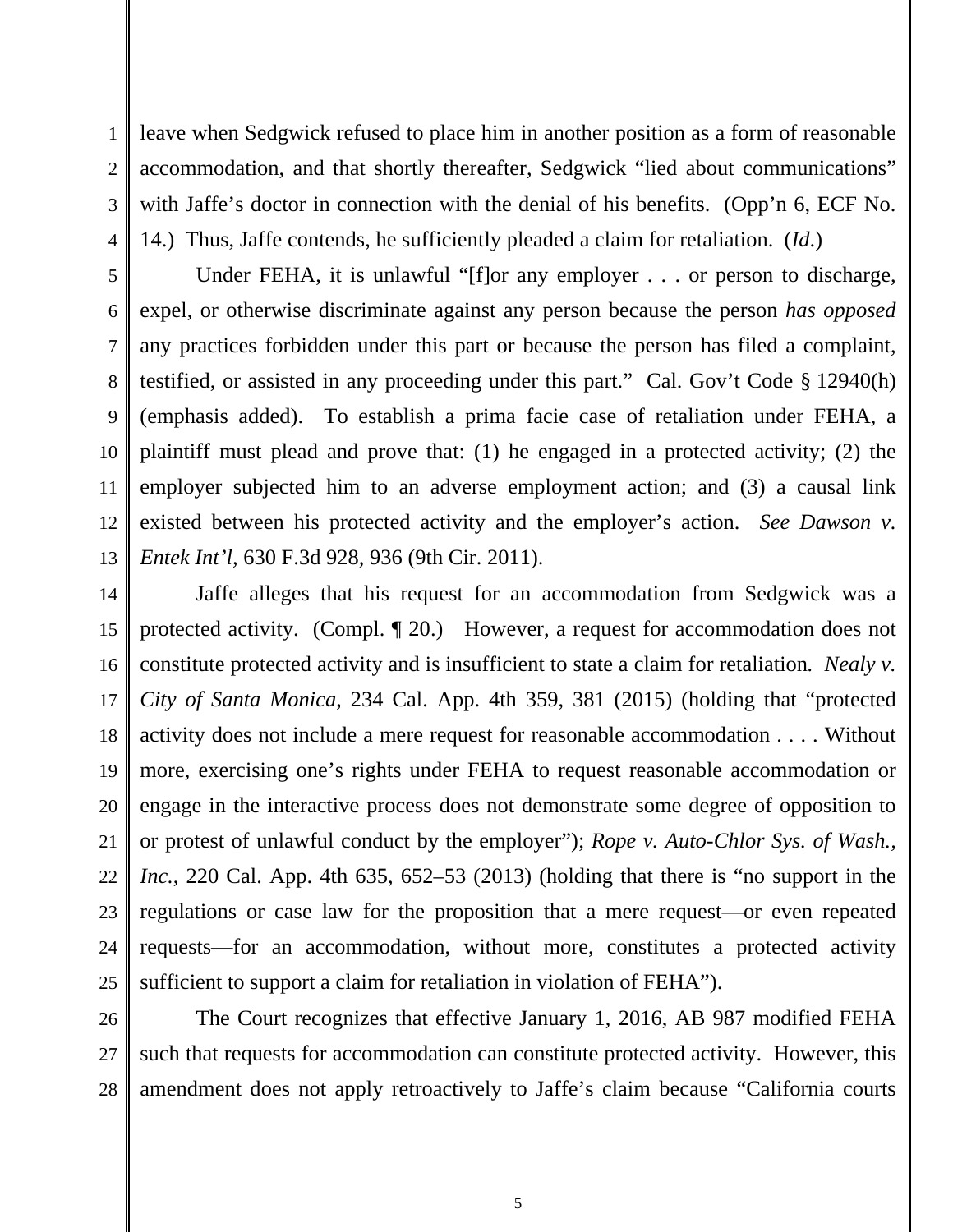1 2 3 4 5 6 7 comply with the legal principle that unless there is an 'express retroactivity provision, a statute will *no*t be applied retroactively unless it is *very clear* from extrinsic sources that the Legislature . . . must have intended a retroactive application.'" *Myers v. Philip Morris Cos., Inc.*, 28 Cal. 4th 828, 841 (2002) (citations omitted). The 2016 amendment to FEHA does not state that it is retroactive, and Jaffe does not point to any sources indicating that the Court should apply it retroactively. Jaffe's request for accommodation is therefore not a basis on which to state a claim for retaliation.

8 9 10 11 12 13 14 15 16 17 18 19 20 21 22 23 24 25 26 27 Further, the Court is unpersuaded by Jaffe's argument that his disability leave, the alleged misrepresentation in connection with the denial of his disability benefits, and his alleged request for disability benefits are protected activities pursuant to Subdivision (h). Under FEHA, "protected activity" for purposes of Subdivision (h) requires some level of express opposition to the employer's actions based on the employee's reasonable belief that some act, policy, or practice of the employer is unlawful. *See Yanowitz v. L'Oreal USA, Inc.*, 36 Cal. 4th 1028 (2005); *Miller v. Dep't of Corr.*, 36 Cal. 4th 446 (2005); *Fiat v. N. Am. Watch Corp.*, 2 Cal. App. 4th 467 (1992); *Monge v. Superior Court*, 176 Cal. App. 3d 503 (1986). Jaffe does not allege that he expressly opposed any unlawful act, policy, or practice of Sedgwick. Jaffe merely alleges that he requested an accommodation and took a medical leave of absence, and cites the denial of his disability benefits as the basis for his retaliation claim. (Compl. ¶ 20; Opp'n 6.) Were this sufficient, Jaffe's definition of protected activity would conflate retaliation with the failure to accommodate or engage in the interactive process. *See Kelley v. Corr. Corp. of Am.*, 750 F. Supp. 2d 1132, 1144 (E.D. Cal. 2010) (holding that failing to restrict adverse employment actions to those in response to employee opposition "would significantly blur and perhaps obliterate the distinction between an action for failure to accommodate or engage in the interactive process and retaliation"). Thus, the Court holds that Jaffe failed to plead facts sufficient to establish a protected activity.

28

Therefore, the Court **GRANTS** Sedgwick's Motion to Dismiss as to Jaffe's first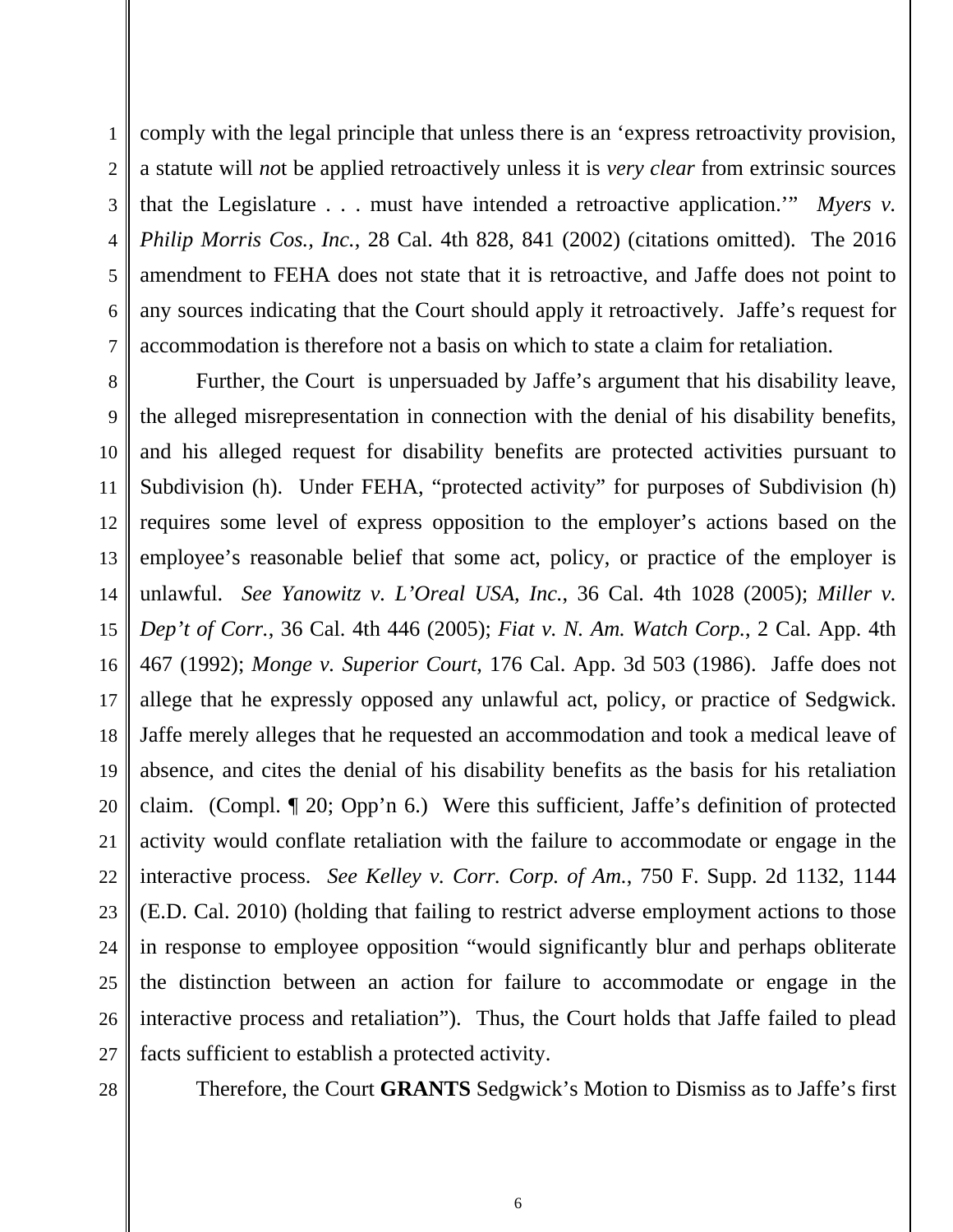1 cause of action with leave to amend.

2

3

4

5

6

7

8

9

10

11

12

# **B. Constructive Termination in Violation of Public Policy and FEHA**

 Jaffe's seventh and eight causes of action allege constructive wrongful termination in violation of public policy and FEHA pursuant to California Government Code section 12940(h). Jaffe bases his constructive discharge allegation on: (1) the intentional misrepresentations about communications with Jaffe's doctor by a Sedgwick claims examiner in connection with the denial of Jaffe's application for disability benefits; and (2) Sedgwick's failure to engage in a good faith interactive process after Jaffe informed his supervisor the he was "unable [to] return to his prior position due to his health." (Compl.  $\P\P$  12–14, 16.) Jaffe contends that these two issues left him with no reasonable alternative but to resign from his employment. (*Id.*  $\P$  16.)

13 14 15 16 17 18 19 20 21 To state a claim for wrongful termination in violation of public policy, a plaintiff must demonstrate that: (1) he was terminated; and (2) his dismissal violated a policy that is fundamental, beneficial for the public, and embodied in a statute or constitutional provision. *Turner v. Anheuser-Busch, Inc.*, 7 Cal. 4th 1238, 1256 (1994). A constructive discharge may provide the basis for a wrongful termination claim in violation of public policy "when the employer's conduct effectively forces an employee to resign." *Id*. at 1244. Similarly, a constructive discharge can form the basis of a wrongful termination claim under FEHA. *See Steele v. Youthful Offender Parole Bd.*, 162 Cal. App. 4th 1241, 1253 (2008).

22 23 24 25 26 27 28 "[T]o establish a constructive discharge, an employee must plead and prove . . . that the employer either intentionally created or knowingly permitted working conditions that were so intolerable or aggravated at the time of the employee's resignation that a reasonable employer would realize that a reasonable person in the employee's position would be compelled to resign." *Turner*, 7 Cal. 4th at 1251. "To be 'intolerable' or 'aggravated,' the employee's working conditions must be 'sufficiently extraordinary and egregious to overcome the normal motivation of a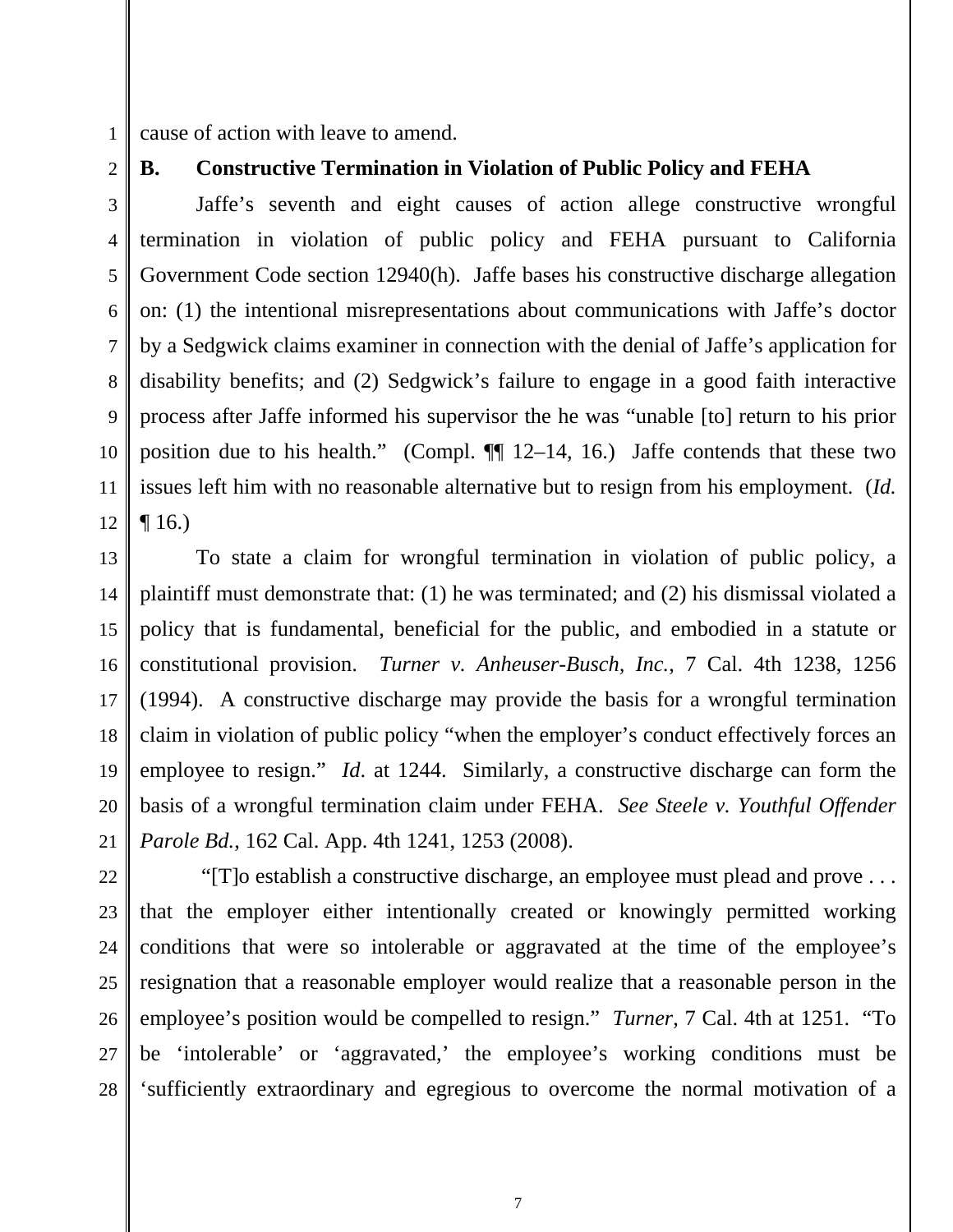1 2 3 4 competent, diligent, and reasonable employee to remain on the job to earn a livelihood and to serve his or her employer."' *Steele*, 162 Cal. App. 4th at 1253 (citations omitted). Further, the "adverse working conditions must amount to a 'continuous pattern' before the situation will be deemed intolerable." *Turner*, 7 Cal. 4th at 1247.

5

## **1. Denial of Disability Benefits**

6 7 8 9 10 11 12 13 14 A single misrepresentation does not establish a continuous pattern of misconduct, nor is it so intolerable or aggravated that a reasonable employee in Jaffe's position would feel compelled to resign from his means of earning a livelihood. To the contrary, a reasonable and diligent employee of normal motivation would respond with another viable alternative, such as appealing the denial immediately, rather than feeling compelled to resign months later without contest. The facts also do not indicate that Sedgwick intentionally created or knowingly permitted working conditions so intolerable that it was foreseeable that a reasonable person would feel compelled to resign.

15 16 17 18 19 20 21 22 23 24 25 Courts have held far worse conditions insufficient to establish a constructive discharge claim. *See Rodriguez v. Wells Fargo Bank, Inc.*, No. 2:15–cv–01303– KJM–CMK, 2016 WL 4595064, at \*8 (E.D. Cal. Sept. 2, 2016) (holding that a reasonable juror would not be able to find five racially charged jokes spanning a sixmonth period as "sufficiently extraordinary and egregious"); *Gibson v. Aro Corp.*, 32 Cal. App. 4th 1628, 1636 (1995) (holding that the "demotion of an employee or criticism of his job performance—even if alleged to be unfair or outrageous— . . . does not create the intolerable working conditions necessary to support a claim of constructive discharge" (emphasis omitted)); *Turner*, 7 Cal. 4th at 1254 (holding that "the mere existence of illegal conduct in the workplace does not, without more, render employment conditions intolerable to a reasonable employee").

26 27 28 Further, a misrepresentation in connection with the denial of Jaffe's application for disability benefits has little to no impact on his actual working conditions at Sedgwick. At the time of the denial, Jaffe was on disability leave, not performing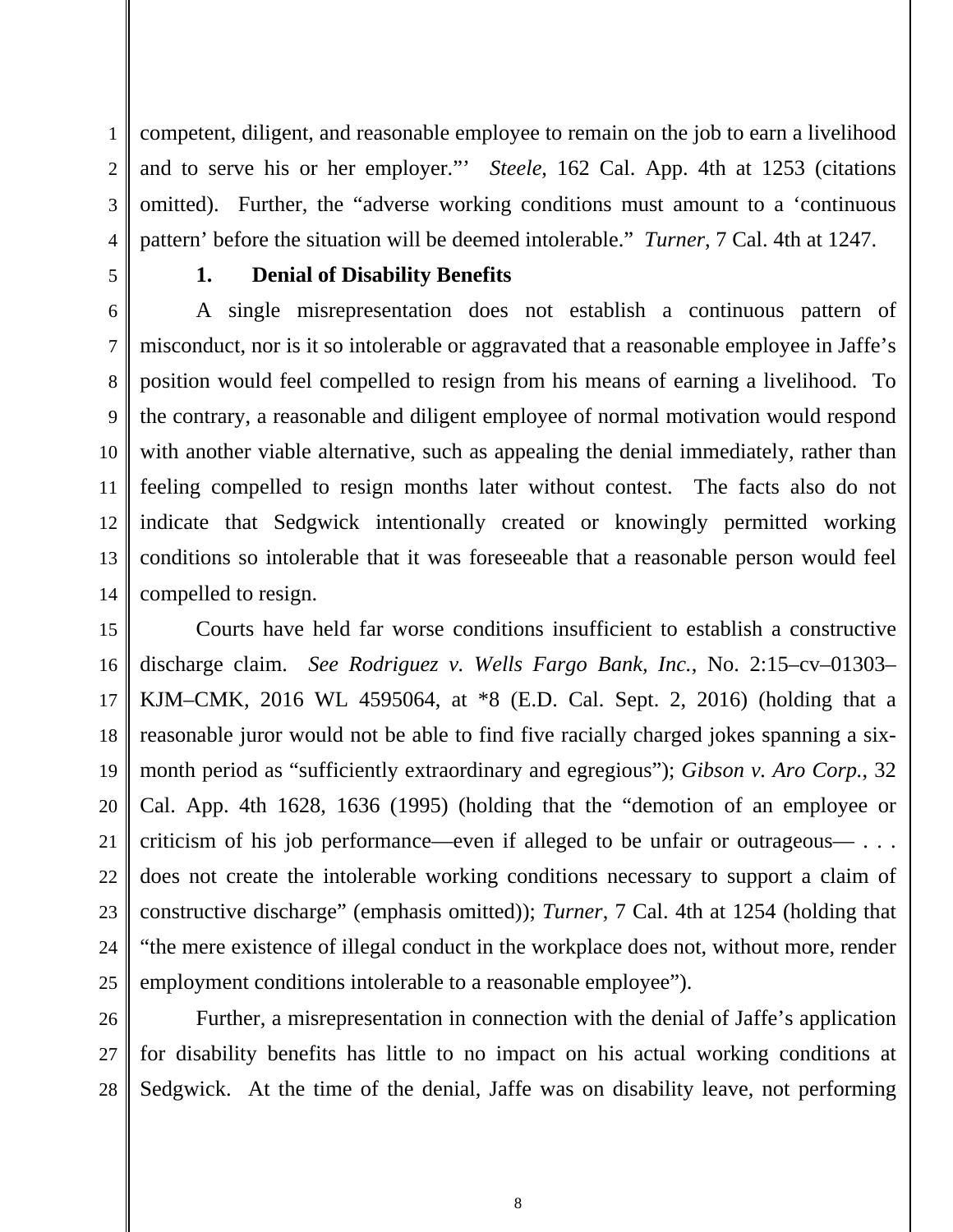1 2 3 4 5 6 7 work duties, and was not at his place of employment at any point between the occurrence of the alleged misrepresentation and his resignation. (Compl. ¶¶ 12–14, 16.) Thus, the denial of benefits came when Jaffe was off work and therefore could not have substantially affected his working conditions. Moreover, a one-time denial of disability benefits in no way establishes a continuous pattern of employer misconduct required to find the working conditions so intolerable as to support a claim of constructive discharge.

8 9 Therefore, the Court holds that the facts as they pertain to the denial of Jaffe's disability benefits are insufficient to establish constructive termination.

10

### **2. Failure to Engage in the Interactive Process**

11 12 13 14 15 16 17 18 The second allegation Jaffe makes to support his claim for constructive termination is that Sedgwick failed to engage in the interactive process and provide him with reasonable accommodations.  $(Id. \P \P 13, 15.)^2$  Jaffe's interactive process claim is confined to two isolated incidents: (1) when he allegedly provided a note to Sedgwick stating that he "was currently unable [to] return to his prior position due to his health," and (2) the alleged reply from Jaffe's supervisor that Sedgwick did not "have a different position for him after he returns from his FMLA leave." (Compl. ¶ 13.)

19 20 21 22 23 24 25 26 Jaffe has not alleged any extraordinary or egregious working conditions that would compel a reasonable person to resign. Nor has Jaffe alleged any unusually aggravating factor or reasonable inference that the two isolated incidents were motivated by Sedgwick's desire for Jaffe to resign. Jaffe could have remained on leave while appealing the denial of his disability benefits and continuing a conversation with Sedgwick regarding reasonable accommodations to sustain his employment. *See Prilliman v. United Air Lines, Inc.*, 53 Cal. App. 4th 935, 950 (1997) ("Reasonable accommodation . . . envisions an exchange between employer

27

-

<sup>28</sup>  $2$  Jaffe also separately pleaded a substantive claim for failure to engage in the interactive process. (*Id*. ¶ 15.)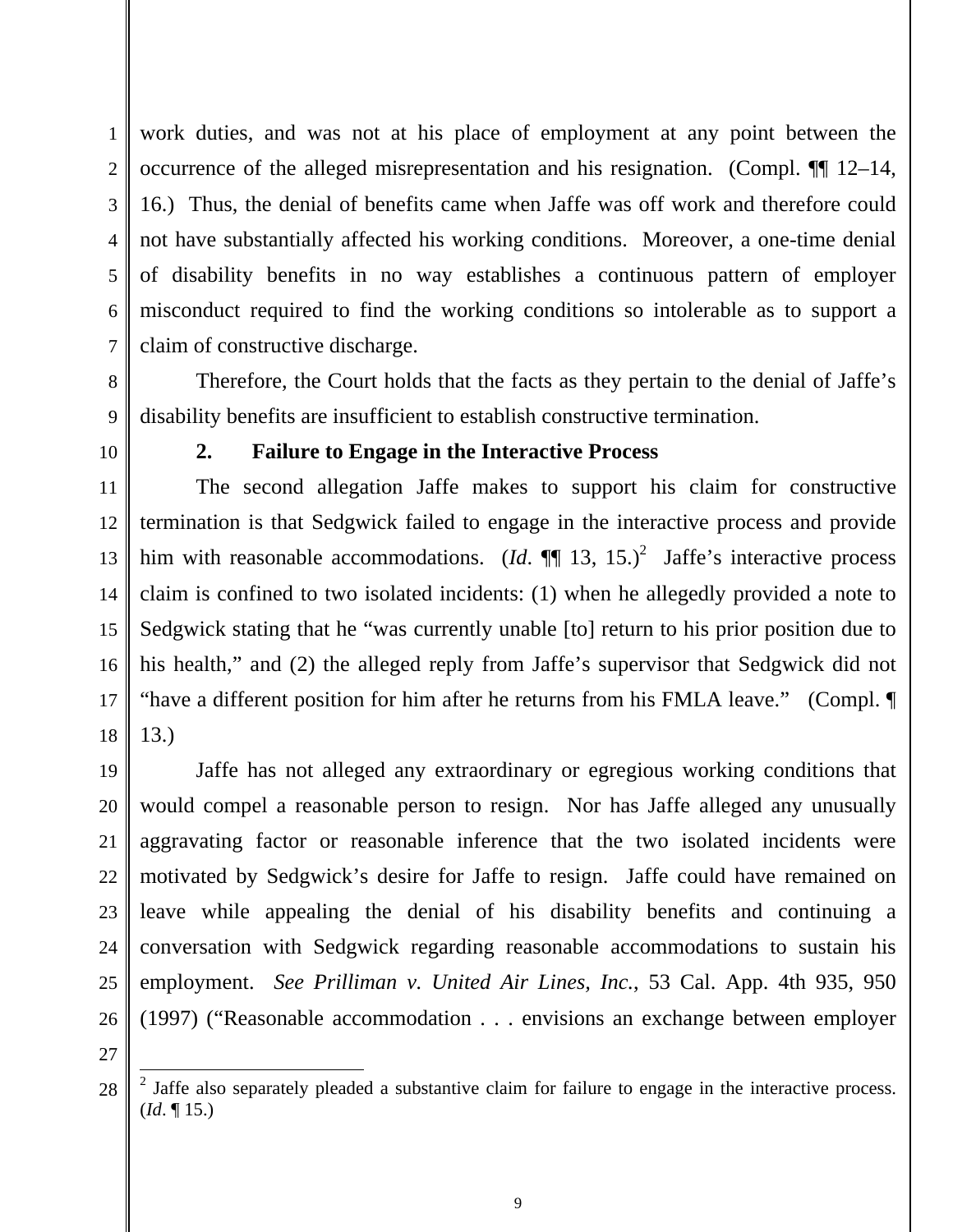1 2 3 4 5 6 7 and employee where each seeks and shares information to achieve the best match between the employee's capabilities and available positions."). Instead, Jaffe decided to resign. (Compl. ¶ 16.) Accordingly, the Court holds that Sedgwick's failure to engage in the interactive process and denial of disability benefits as alleged in the complaint—whether considered individually or together—are not sufficient to establish intolerable work conditions as a matter of law. Thus, Jaffe has not pleaded facts sufficient to support a claim for constructive termination.

8 9 Therefore, the Court **GRANTS** Sedgwick's Motion to Dismiss as to Jaffe's seventh and eighth causes of action with leave to amend.

#### 10

14

15

#### **C. Disability Discrimination and Failure to Prevent Disability Discrimination**

11 12 13 16 Jaffe's second cause of action alleges disability discrimination, and his fifth cause of action alleges failure to prevent disability discrimination, both in violation of FEHA. (Compl.  $\P$  5, 10.) Jaffe bases both claims on the allegation that Sedgwick violated FEHA "by terminating [him] from his position on the basis of his disability, failing to engage in the interactive process . . . and failing to provide [him] with a reasonable accommodation." (*Id*. ¶ 28.) The Court finds this insufficient.

17 18 19 20 21 22 23 24 Under FEHA, it is unlawful for an employer "to discriminate against [a] person in compensation or in terms, conditions, or privileges of employment" because of race, gender, or physical disability. Cal. Gov't. Code § 12940(a). A prima facie disability discrimination case requires the plaintiff to show that he: (1) suffered from a disability, or was regarded as suffering from a disability; (2) could perform the essential duties of the job with or without reasonable accommodations; and (3) was subjected to an adverse employment action because of the disability or perceived disability. *Wills v. Superior Court,* 195 Cal. App. 4th 143, 159–60 (2011).

25 26 27 28 An "adverse employment action" must be both substantial and detrimental; conduct that is only minor or trivial is insufficient. *See Horsford v. Bd. of Tr. of Cal. State Univ.*, 132 Cal. App. 4th 359, 374 (2005). An "adverse employment action is one that 'materially affect[s] the compensation, terms, conditions, or privileges of . . .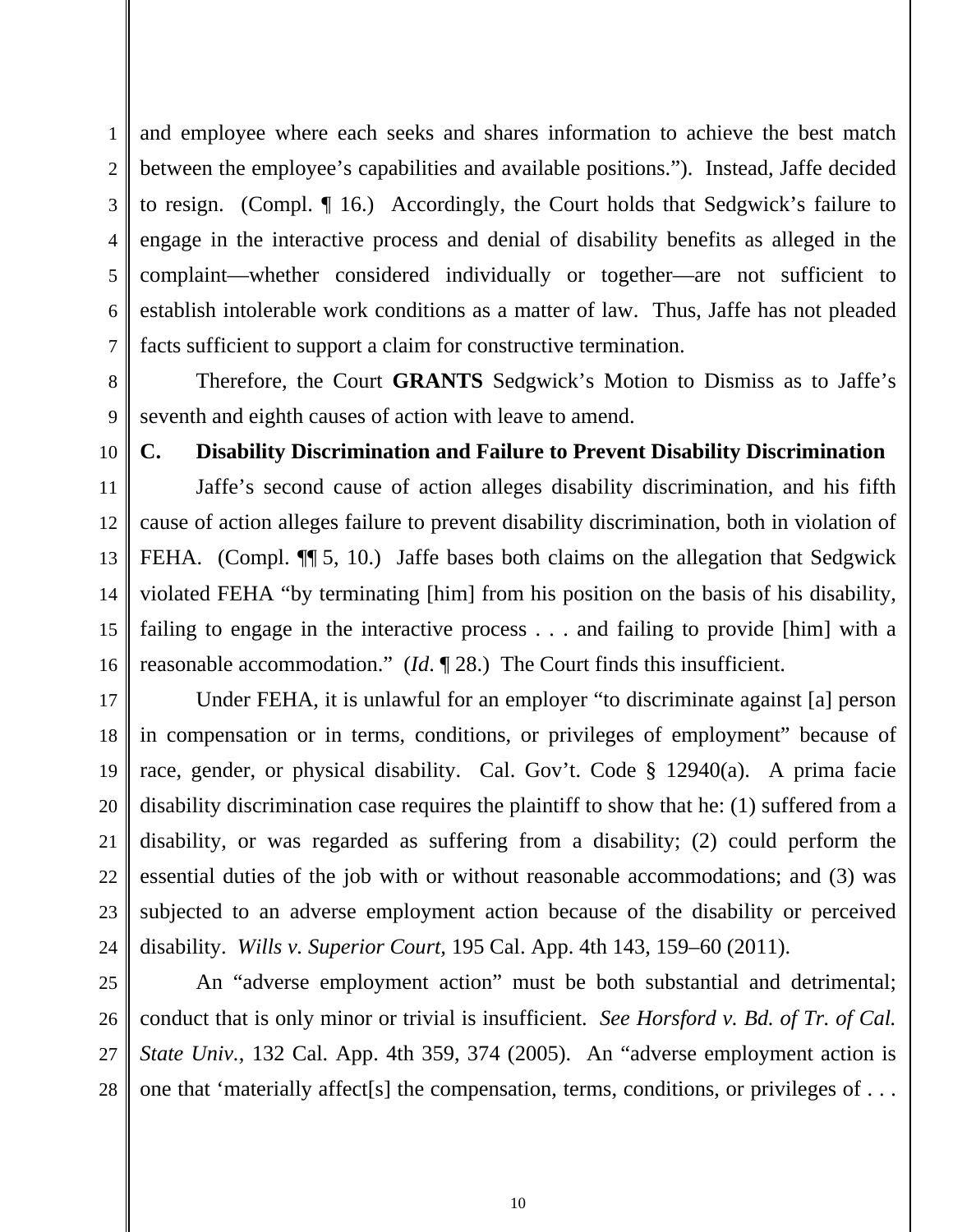1 2 3 4 5 6 7 8 employment.'" *Davis v. Team Elec. Co.*, 520 F.3d 1080, 1089 (9th Cir. 2008). Moreover, the plaintiff's disability must have been a "*substantial* motivating factor" in the particular employment decision. *Harris v. City of Santa Monica,* 56 Cal. 4th 203, 232 (2013). The plaintiff can demonstrate an employer's discriminatory motive through direct evidence or by offering "circumstantial evidence of discrimination that tends to show that the employer's proffered motives were not the actual motives because they are inconsistent or otherwise not believable." *Achal v. Gate Gourmet, Inc.*, 114 F. Supp. 3d 781, 801 (N.D. Cal. 2015).

9 10 11 12 As previously discussed, Jaffe fails to allege facts sufficient to support a claim for constructive termination. Thus, Jaffe's alleged constructive termination also does not constitute an adverse employment action for the purposes of a disability discrimination claim.

13 14 15 16 17 18 19 20 21 22 23 24 25 26 27 28 Further, contrary to Jaffe's arguments, Jaffe did not allege in the Complaint that he requested a transfer to another position or any accommodations. (*See* Opp'n 7; Compl. ¶¶ 13–15.) The complaint clearly alleges that Jaffe provided a note to Sedgwick stating that he "was *currently* unable [to] return to his prior position due to his health" and that Jaffe's supervisor replied that Sedgwick did not "have a *different* position for him after he returns from his FMLA leave." (Compl. ¶ 13 (emphases added).) To construe Jaffe's single informative statement of his *temporary* inability to return to his prior position as an explicit transfer request requiring action on the part of Sedgwick is to flip the goals of each type of communication on their head—one imparts information, the other requests action. Jaffe merely informed Sedgwick of the *temporary* nature of his current situation; he was not requesting that Sedgwick take any action. To make the inference that there is a request embedded in a merely informational statement is thus nonsensical. In every case the Court examined, the plaintiff's transfer request for the purpose of establishing an adverse employment action under FEHA involved an explicit request. *See, e.g.*, *Kortan v. State of Cal.*, 5 F. Supp. 2d 843 (1998); *Akers v. Co. of San Diego*, 95 Cal. App. 4th 14441 (2002).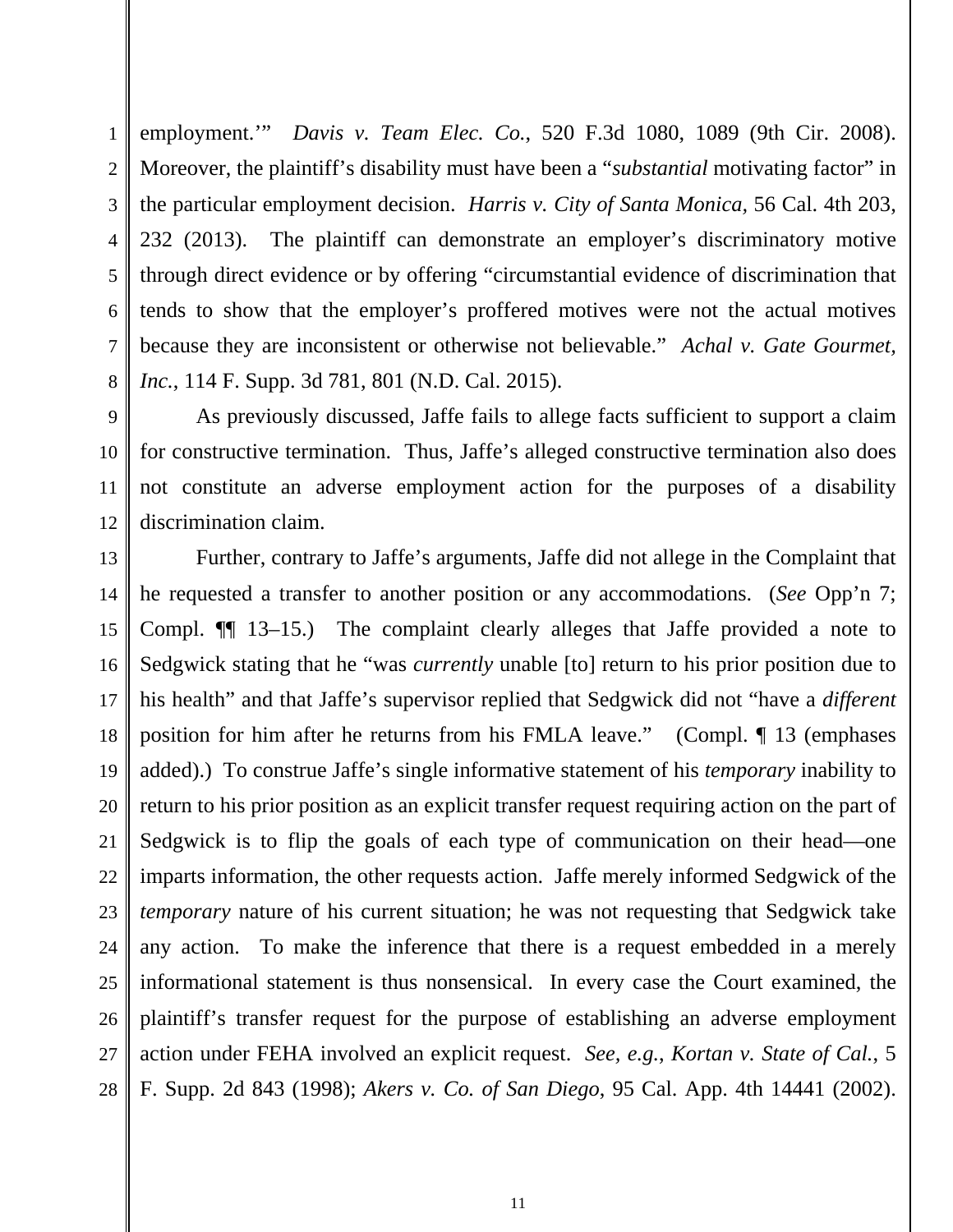1 2 Therefore, Jaffe has not adequately pleaded facts to show that he requested a transfer from Sedgwick.

3 5 6 Moreover, Jaffe has alleged no facts showing any connection between Sedgwick's conduct and his disability. To state a claim, Jaffe must sufficiently plead that the adverse employment actions taken against him were substantially motivated by disability discrimination. *Harris,* 56 Cal. 4th at 232.

7 8 9 10 Without alleging additional facts supporting an adverse employment action or the existence of direct or circumstantial evidence of discriminatory motive, Jaffe cannot adequately plead his disability discrimination claim. *Id*. Further, failure to prevent discrimination is a derivative claim predicated solely on Jaffe's allegation of disability discrimination. *See Trujillo v. North Cnty. Transit Dist.*, 63 Cal. App. 4th 280, 289 (1998) (holding that "[t]here's no logic that say an employee who has not been discriminated against can sue an employer for not preventing discrimination that didn't happen, [or] for not having a policy to prevent discrimination when no discrimination occurred"). Thus, Jaffe has not adequately pleaded his fifth cause of action for failure to prevent disability discrimination.

Therefore, the Court **GRANTS** Sedgwick's Motion to Dismiss as to Jaffe's second and fifth causes of action with leave to amend.

### **D. Violation of CFRA**

Jaffe's sixth cause of action alleges that Sedgwick interfered with and failed to provide leave in violation of CFRA when (1) Sedgwick terminated Jaffe in retaliation for exercising his right to protected medical leave; and (2) he was denied benefits in connection with Sedgwick's alleged misrepresentation. (Compl. ¶¶ 59–60; Opp'n 7– 8.) Jaffe contends that both these actions were discriminatory and retaliatory in nature and that Sedgwick "effectively terminated his employment when [Sedgwick] denied [Jaffe] the right to return to work with accommodation." (Opp'n 8.)

27 28 "[C]ourts have distinguished between two theories of recovery under the CFRA and the FMLA. 'Interference' claims prevent employers from wrongly interfering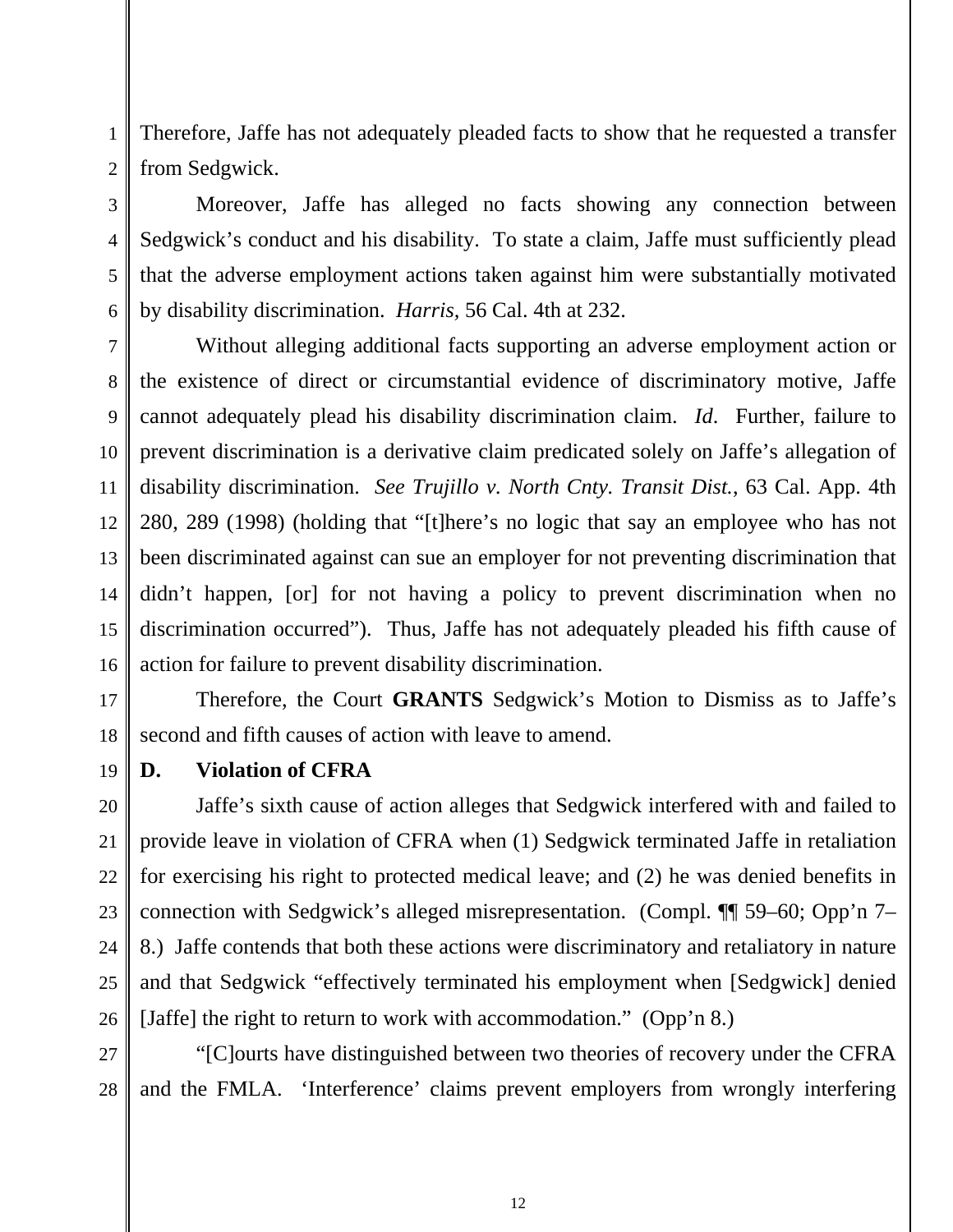1 2 3 4 with employees' approved leaves of absence, and 'retaliation' or 'discrimination' claims prevent employers from terminating or otherwise taking action against employees because they exercise those rights." *Richey v. AutoNation, Inc.*, 60 Cal. 4th 909, 920 (2015).

5 6 7 8 9 10 11 12 13 14 To plead a cause of action for interference under CFRA, a plaintiff must plead facts establishing that: (1) he was entitled to CFRA leave, and (2) the employer interfered with or denied those rights. *Id*. at 250. To establish a cause of action for retaliation under CRFA, a plaintiff must plead facts establishing that: (1) the defendant was an employer covered by CFRA; (2) the plaintiff was an employee eligible to take CFRA leave; (3) the plaintiff exercised his right to take leave for a qualifying CFRA purpose; and (4) the plaintiff suffered an adverse employment action, such as a termination, fine, or suspension, because of his exercise of his right to CFRA leave. *Moore v. Regents of the Univ. of Cal.*, 248 Cal. App. 4th 216, 248 (2016).

15 16 17 18 19 20 First, there is insufficient factual support for the allegation that Sedgwick retaliated against Jaffe for exercising his right to protected medical leave. As discussed, the Court has determined that Jaffe has not pleaded facts sufficient to support a claim of constructive termination, discrimination, or retaliation. Thus, the Court holds that Jaffe's allegation of constructive termination cannot be used to support his CFRA claim.

21 22 23 24 25 26 27 28 Second, there is insufficient factual support for the allegation that Sedgwick interfered with Jaffe's right to CFRA leave. The Court is not persuaded that a partial denial of state disability insurance benefits interfered with or resulted in the denial of Jaffe taking CFRA leave. The provisions for obtaining disability benefits and for obtaining CFRA leave are separate and distinct. Cal. Code Regs., tit. 2, § 11092(b). While paid disability leave may be taken concurrently with CFRA leave, CFRA leave does not automatically entitle the employee to benefits. *Id*. Thus, although the employee would likely prefer to take CFRA leave and disability leave concurrently, a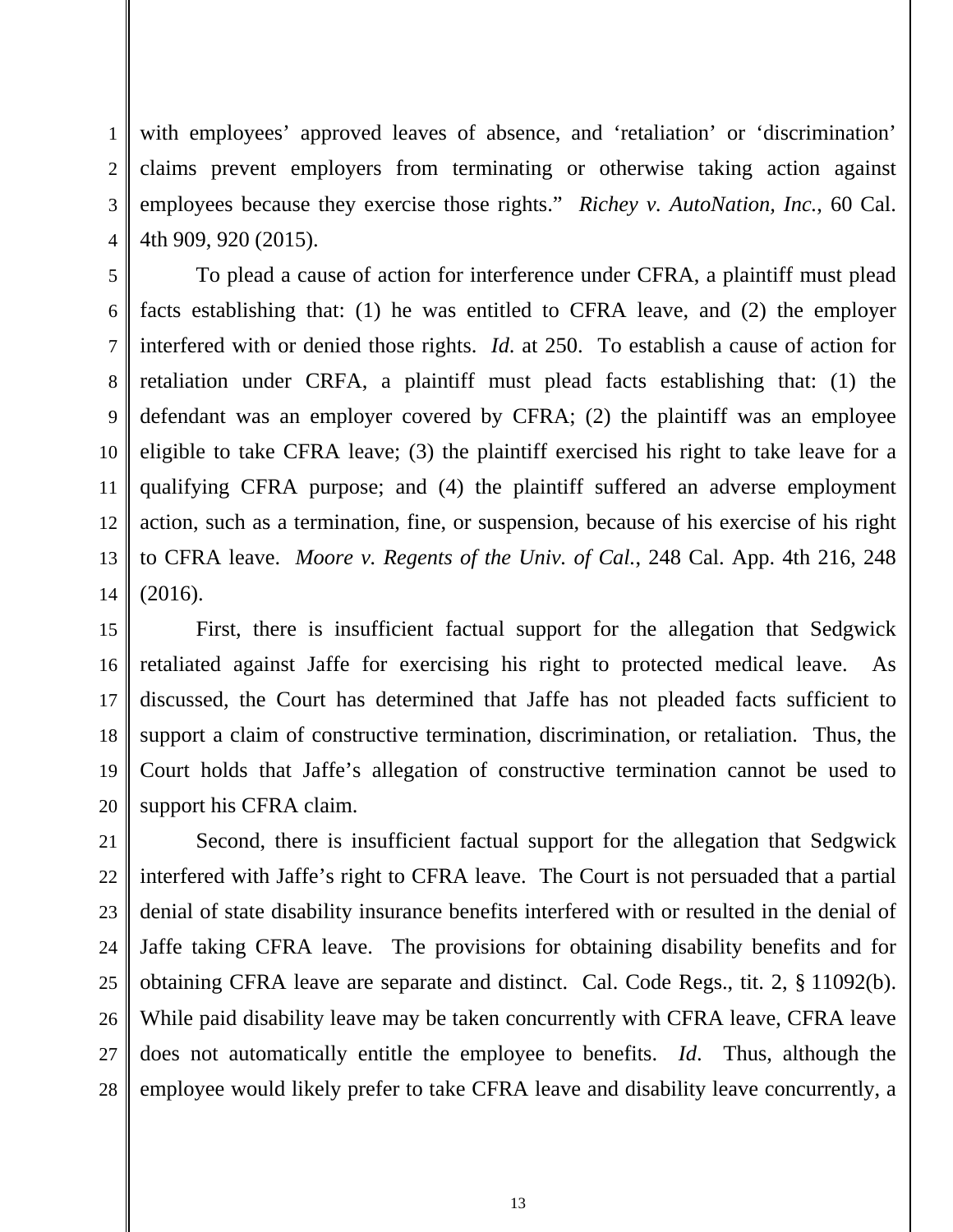1 2 3 denial of disability benefits in no way interferes with an employee's right to CFRA leave. Accordingly, the Court holds that the denial of Jaffe's disability benefits is not sufficient to support a claim of interference with CFRA leave.

Thus, Jaffe has not pleaded facts sufficient to support his claim that Sedgwick interfered with and failed to provide leave in violation of CFRA. Therefore, the Court **GRANTS** Sedgwick's Motion to Dismiss as to Jaffe's sixth cause of action.

7

4

5

6

# **E. Motion to Strike**

8 9 10 11 12 13 14 15 16 17 18 19 20 Sedgwick moves to strike all references to termination and constructive termination in paragraphs 16, 28, 29, 37, 45, 60, 68, 74, and 75 of the Complaint because Jaffe has failed to state a claim for constructive termination. (Mot. 12–13.) A motion to strike must involve "an insufficient defense or any redundant, immaterial, impertinent, or scandalous matter." *Whittlestone, Inc. v. Handi-Craft Co.,* 618 F.3d 970, 973 (9th Cir. 2010); *see* Fed. R. Civ. P. 12(f). Immaterial matter "has no essential or important relationship to the claim for relief or the defenses being pleaded." *Fantasy, Inc. v. Fogerty*, 984 F.2d 1524, 1527 (9th Cir. 1993), *rev'd on other grounds*, 510 U.S. 517 (1994). Impertinent matter is defined as "statements that do not pertain, and are not necessary, to the issues in question." *Id*. "With a motion to strike, just as with a motion to dismiss, the court should view the pleading in the light most favorable to the nonmoving party." *Platte Anchor Bolt, Inc. v. IHI, Inc*., 352 F. Supp. 2d 1048, 1057 (N.D. Cal. 2004).

21 22 23 Sedgwick's motion to strike all references to termination and constructive termination is essentially moot in light of the Court's ruling on the motion to dismiss. Therefore, the Court **DENIES AS MOOT** Sedgwick's motion to strike.

24

### **V. CONCLUSION**

25 26 27 28 For the reasons stated above, the Court **GRANTS** Sedgwick's Motion to Dismiss Plaintiffs' Complaint in its entirety and **DENIES AS MOOT** Sedgwick's Motion to Strike. The Motion to Dismiss is granted with leave to amend unless otherwise noted. Plaintiff must file an amended complaint within 14 days that cures